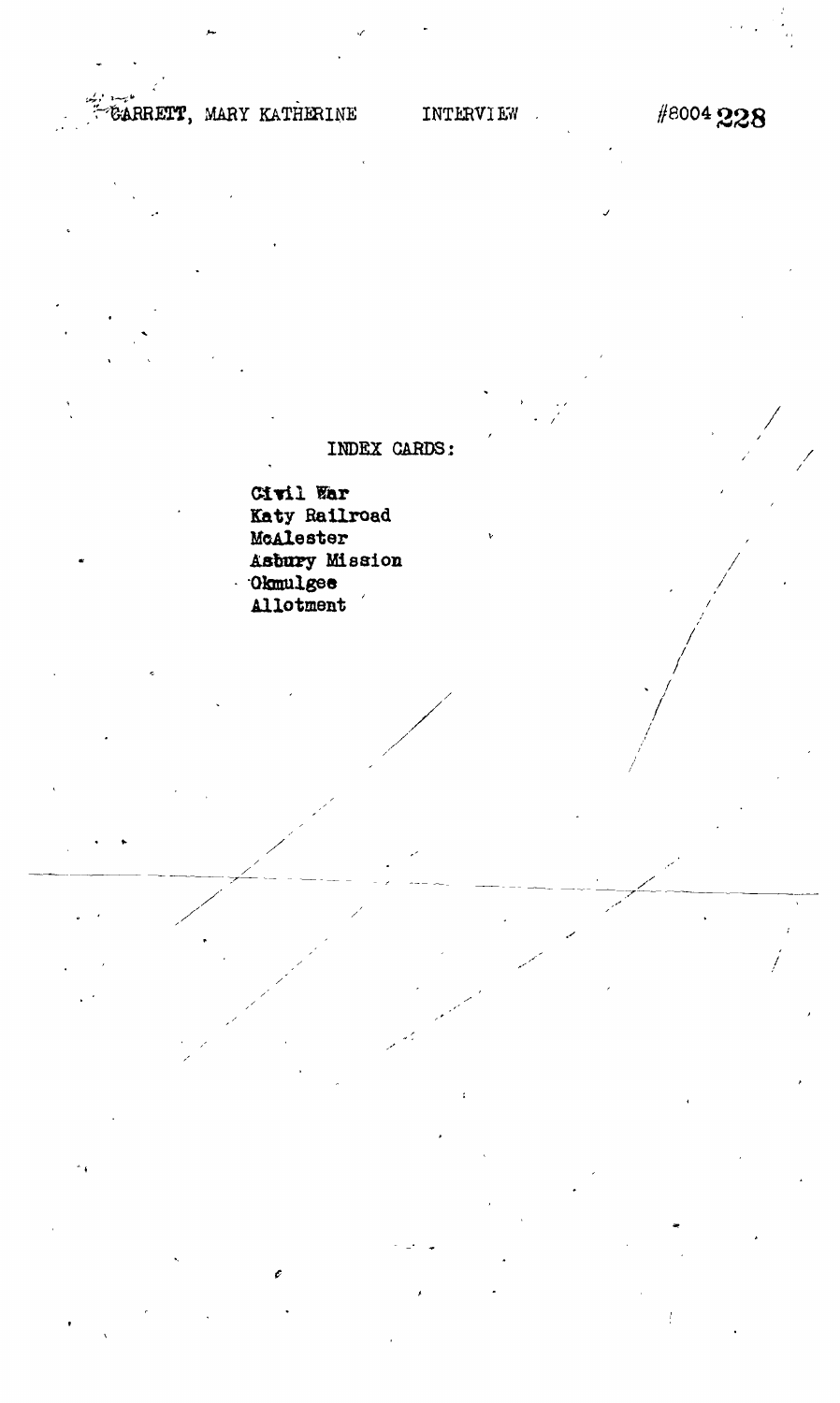| GARRETT, MRS. MARY RATHERINE<br><b>INTERVIEW</b>                                                                                                                                                                                                |                                    |
|-------------------------------------------------------------------------------------------------------------------------------------------------------------------------------------------------------------------------------------------------|------------------------------------|
| Form $A-(S-149)$                                                                                                                                                                                                                                | 229                                |
| BIOGRAPHY FORM<br>WORKS PROGRESS ADMINISTRATION<br>Indian-Pioneer History Project for Oklahoma                                                                                                                                                  |                                    |
| 8004                                                                                                                                                                                                                                            |                                    |
| orker's name Ruby Wolfenbarger                                                                                                                                                                                                                  |                                    |
| port made on (date)<br>193<br>July 22<br>7                                                                                                                                                                                                      |                                    |
|                                                                                                                                                                                                                                                 |                                    |
| Mary Katherine Garrett                                                                                                                                                                                                                          |                                    |
| t Office Address<br>Sentinel Oklahoma                                                                                                                                                                                                           |                                    |
| idence address (or location) Sentinel                                                                                                                                                                                                           |                                    |
| 30 Year 1866<br>E OF BIRTH: Month<br>April<br>Day                                                                                                                                                                                               |                                    |
| tee of birth<br>Kansas                                                                                                                                                                                                                          |                                    |
|                                                                                                                                                                                                                                                 | $\mathbb{R}^n \times \mathbb{R}^n$ |
| te of Father George W. Sharppe Place of birth Ganada                                                                                                                                                                                            |                                    |
| ther information about father<br><b>Farmer</b>                                                                                                                                                                                                  |                                    |
| Place of birth Kansas                                                                                                                                                                                                                           |                                    |
| ther information about mother                                                                                                                                                                                                                   |                                    |
|                                                                                                                                                                                                                                                 |                                    |
| pr complete narrative by the field worker dealing with the life and story<br>person interviewed. Refer to Manual for suggested subjects and questions.<br>te on blank sheets if necessary and attach firmly to this form. Number of<br>attached |                                    |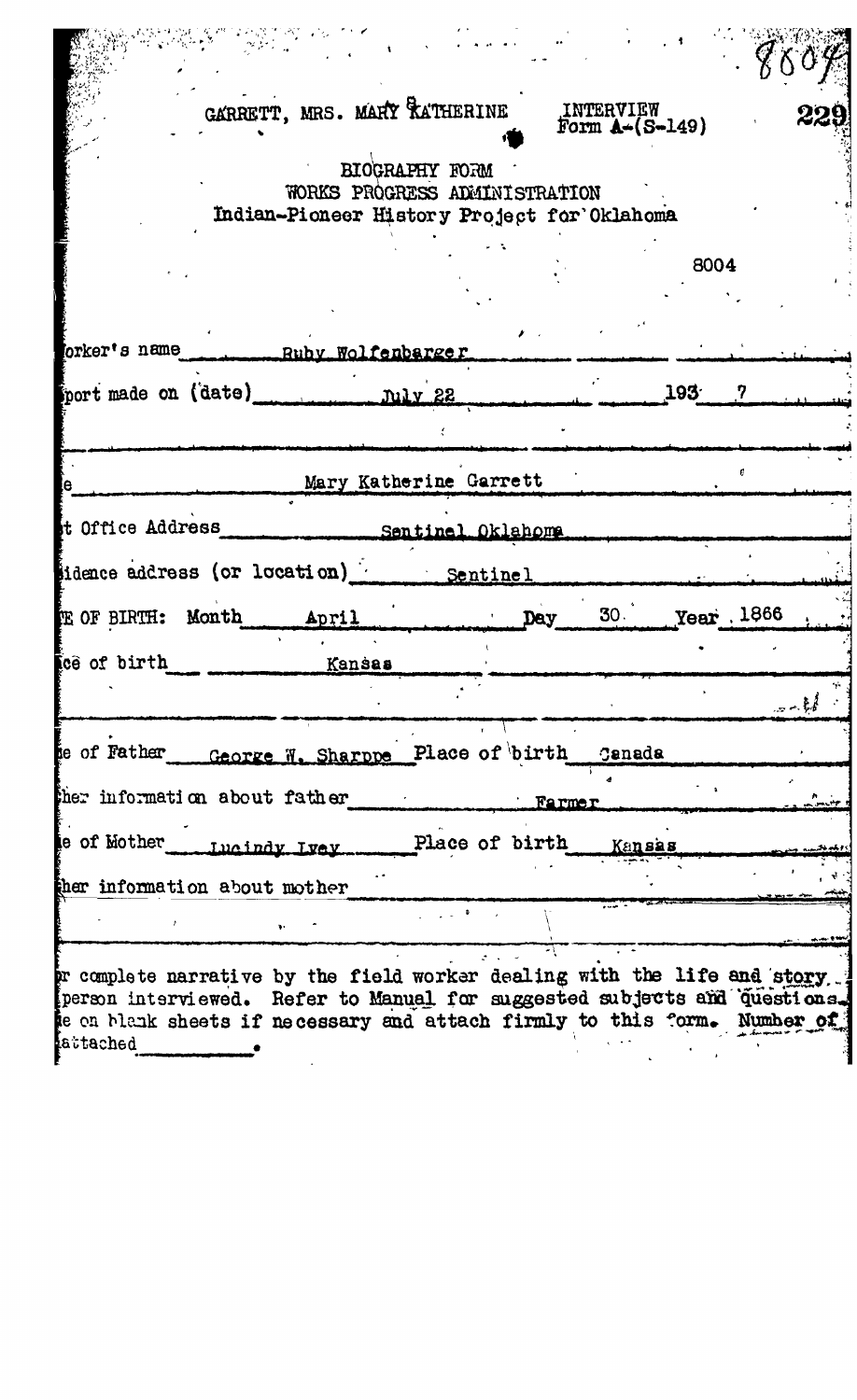GARBETT, MRS. MARY KATHERINE INTERVIEW 8004

Interview with Mrs. Mary Katherine Garrett .Sentinel, Oklahoma

one-fourth Cherokee Indian, I was born in Kansas near Kansas Oity. My father, Georg? Washington Sharppe.was French-Canadian. My mother was Lucindy Ivey.

I married Robert Lowe, Who was one-half Creek Indian, in 1881. My husband was a graduate from the Aahbury Mission at Eufaula.

Hy mother's people would not take sides at first in the Givil War. . They hid out in the brush near but Arkansas City,Kansas,/they were soon captured and killed. My ungle-and augt and my mother were the only ones left. My uncle joined the Morthern forces and hauled supplies to Fort Leavenworth Kansas.

 $\sim$  I moved to the Indian Territory in 1870, from Kansas. My uncle helped put. the M. K. & T. R-ailroad through from Kansas City to McAle'ster.

We came through in a covered wagon, We were on the road al $\ell$  winter, camping on the  $m$ y.

1 Werlocated at MoAlester. At first the men worked in the, coal mines and they also cut wood and did most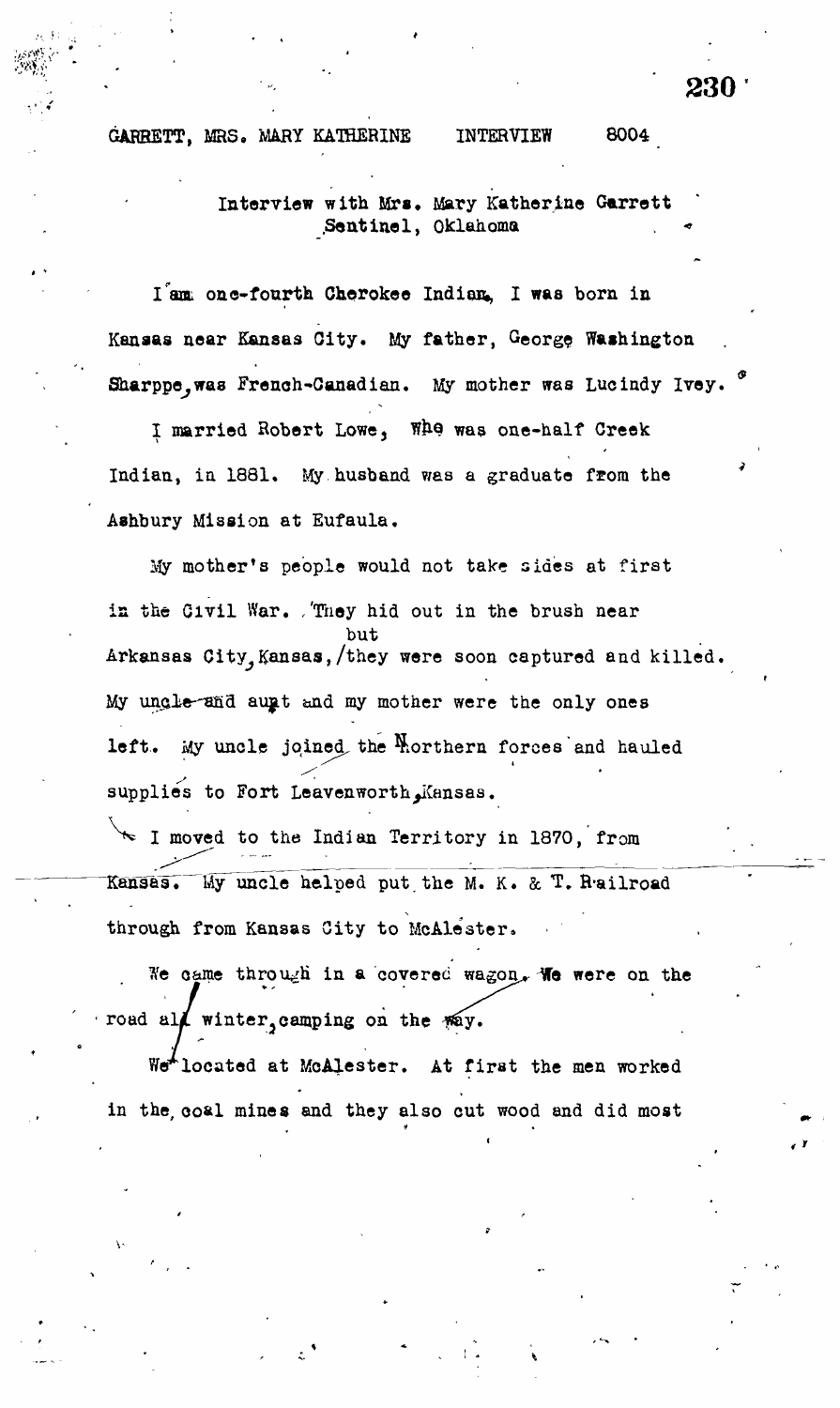231

 $\overline{y}$ 

**GARRETT, MRS. MARY KATHERINE^ INTERVIEW S004**

2

**everything that they could to make a living. This country was just a vast wilderness at this time. There •** were lots of fish in the creeks and rivers and there **was also plenty of wild game such as squirrels, wild turkeys, deer and rabbits.**

In 1894, we moved to Okmulgee. This was a very In 1894, we moved to Okraulgee. This was a very small place, it did not have a railroad. My husband, small place, i t did not'have a railroad. Ivty husband, children and myself were allotted one hundred and sixty  $\alpha$ acres of land each. We had a log house. We cut down acres of land each control of land each control of land a log house. We cut down to be cut down to be cut down trees and built "it. We didn't have any floor in it or trees and built "it. We didn't have any floor in i t or any windows and there was just one door. We didn't any windows and there was just one door. We didn't have any furniture to speak about. All Indians like a front porch and we didn't have any the first year but a front porch and we didn't have any the first year but the first year but the first year but the first year b<br>The first year but the first year but the first year but the first year but the first year but the first year the next year we planted castor beans and sun-flowers and made **a** brush porch.

We got our supplies at Muskogee and Checotah. I had to go on horseback after these. I went to town about twice a year; if we ran out of anything, we just had to do without until time to go again.

**We always raised** a wonderful garden, there were lots of fruits and berries in the eastern part of the state. I had lots of chickens and I sold eggs for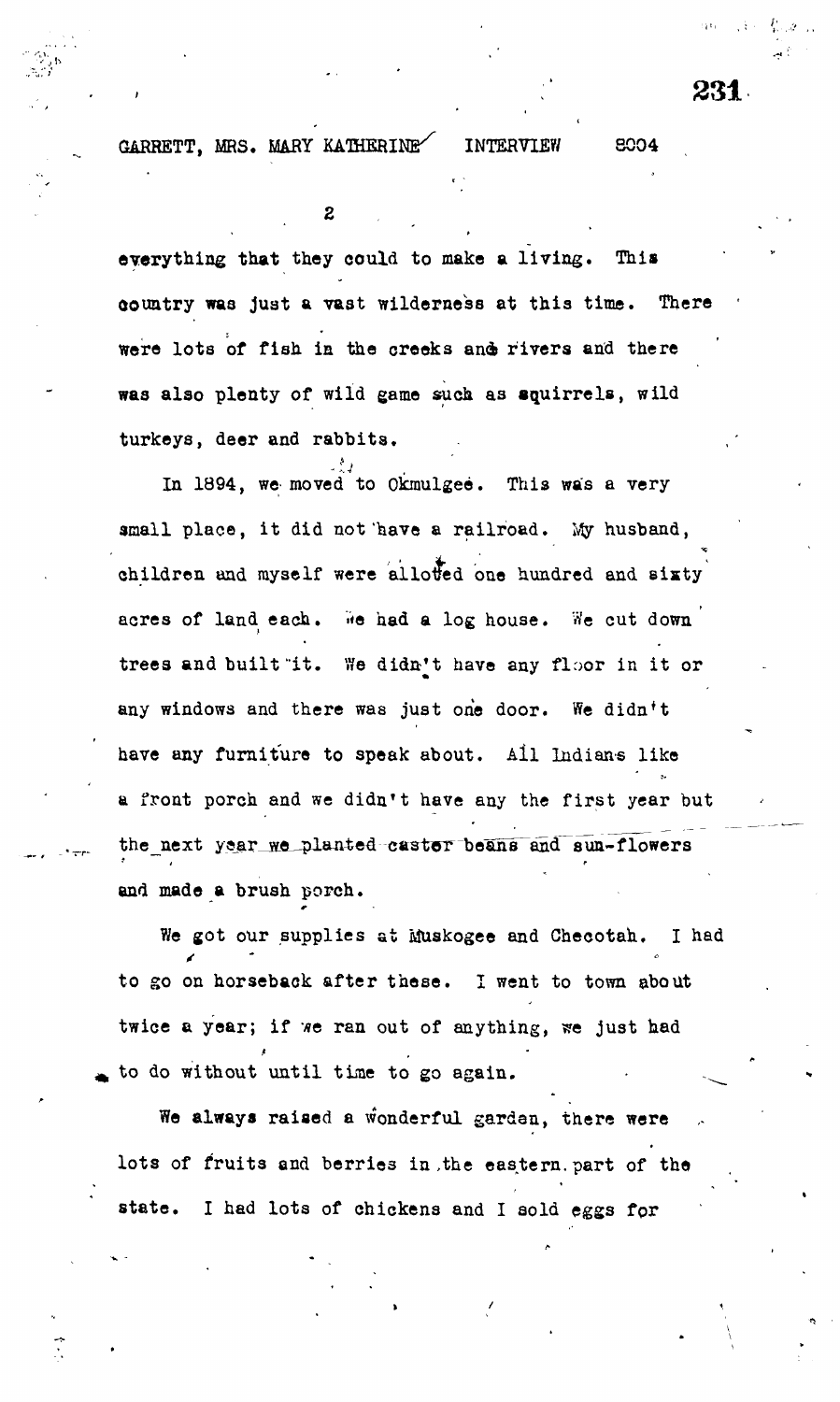GARRETT, MRS. MARY KATHERINE INTERVIEW 8004

twenty five cents per dozen, sold corn for thirty-five cents per bushel. I bought calico for two oents a yard and we put ten yards in a dress. I bought unbleached muslin for three cents. I bought it by the bolt. We wore tight basque dresses, mother hubbards, skirts and waists.

 $\sim$  232

For entertainment, we had picnics and camp meetings which would last for six weeks at a time. People came from all over the country. They brought plenty of fried. chicken and cakes.

Magic Lantern shows came through about once a year.  $\mathcal{L}_{\mathcal{L}}$  , and the shows came through about once a year. We had lots of fun at these they always had Punch and  $W_{\rm eff}$  is the function of function at the  $\Lambda$  $\text{Judy}$ .

We didn't have very good schools in the early times. I was reared among the five Civilized Tribes. We were never allowed to associate with the uneducated class of Indiana; these were bad to drink and to gamble.

Some of the Indians were mean, they knew that the white men were taking their land from tnem and this made I white men were taking their land from tnem and this made them want revenge. My tribe of Indian systems were all very stated with the Indian system were all very stated<br>The indian system was all very stated with the indian system was all very stated with the indian system was al

 $\therefore$  I helped organize the first Lodge at McAlester and

. In the first Lodge at McAlester end organize the first Lodge at  $M$